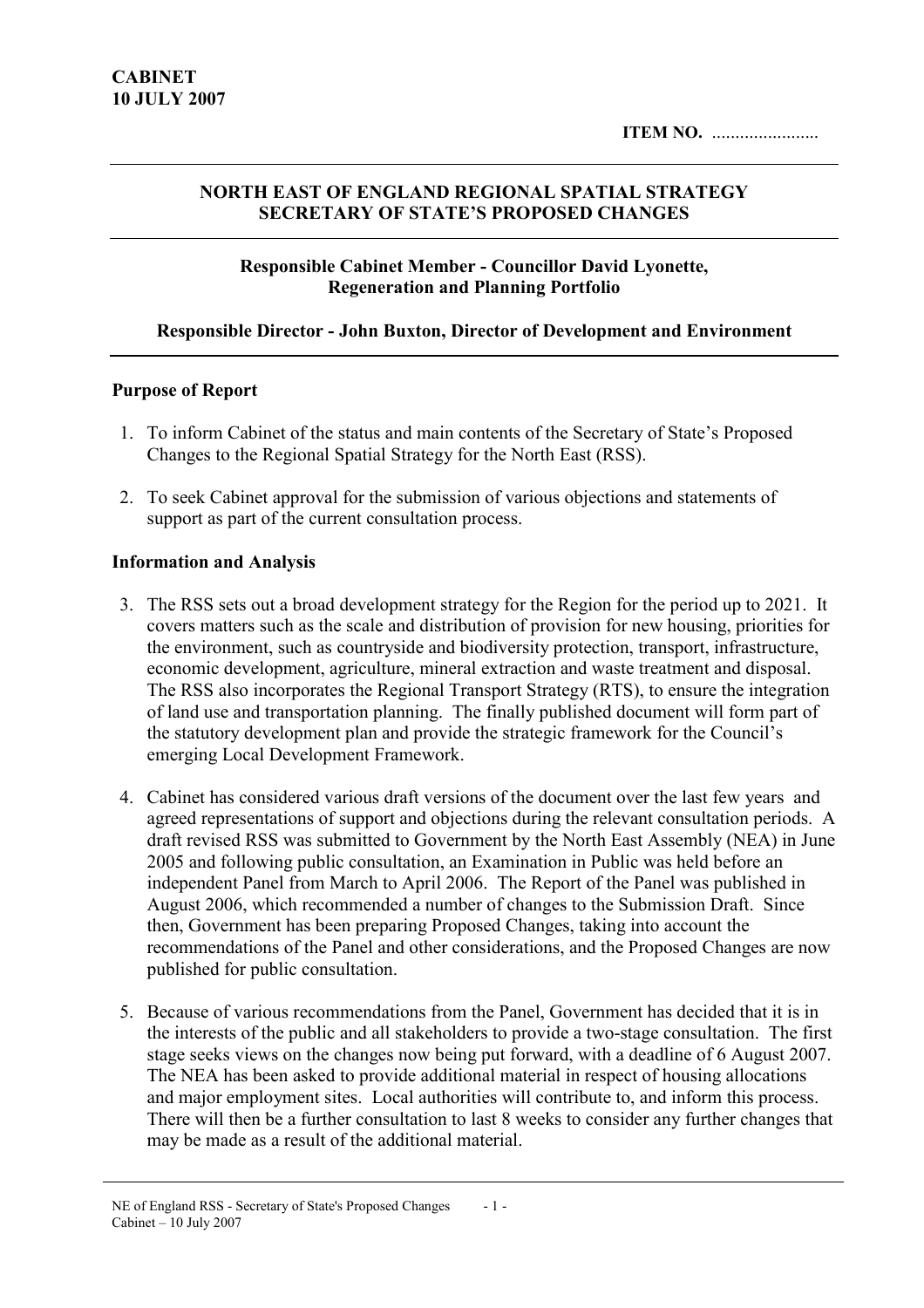### Proposed Comments

6. The following comments and recommendations focus on new issues raised by the Proposed Changes and, those raised by this Council during previous consultation exercises and at the Examination in Public. A copy of the Proposed Changes document is available for inspection in the Planning Services Section, or can be viewed on line at www.go-ne.gov.uk. Members will note at various points in the report that further work and discussions will take place between the drafting of this report, and the Cabinet meeting. It may be necessary therefore to update Members at the Meeting on any matters that have progressed during that period.

# Climate Change (pages 19–23)

- 7. A new section is proposed which reflects the RSS view that "climate change is the single most significant issue that affects global society in the 21st Century." Building on Government guidance the document highlights the uncertain risks posed by climate change including increased flooding and threats to biodiversity, soil and water resources, landscape, agricultural land uses, human health and quality of life. The challenge therefore is for the Region to reduce greenhouse gas emissions and adapt to the impacts that will result from climate change. A new policy in RSS (Policy 2A) aims to reduce activities that contribute to climate change, and to mitigate against it and adapt to its impact. In particular it aims to change peoples attitudes and behaviours to energy use; to move people and goods in ways which minimise emissions; to reduce energy consumption; to generate energy from renewable resources; to minimise water consumption; to adopt construction techniques that benefit the local environment such as including Sustainable Drainage Systems (SUDS) and to reduce levels of waste generated and deal with its disposal appropriately.
- 8. The addition of this new section is welcomed as a timely inclusion to the RSS. It provides a useful planning policy context for the Council's Climate Change Strategy, and that of the Tees Valley, both recently adopted. As such, Cabinet is recommended to support the inclusion of Policy 2A.

# Locational Strategy (pages 28-33)

9. The overriding RSS locational strategy recognises that the North East exhibits a polycentric settlement pattern based on two city regions – Tyne & Wear and Tees Valley, which are viewed as key to any effort to accelerate economic growth in the North. The proposed changes define the Tees Valley City Region as the area which looks primarily to the Tees Valley Conurbation (the contiguous built up areas of Stockton, Middlesbrough and Redcar) and main settlements (Darlington and Hartlepool) for access to jobs and services. The Locational Strategy as set out in Policy 5A, and the associated text, continues to recognise Darlington's potential, within the wider city region, focusing the majority of new housing, economic and infrastructure development in the conurbations and main settlements. Cabinet is recommended to support the locational strategy and associated Policy 5A.

### Tees Valley City Region

10. A key policy for Darlington and the Tees Valley authorities in general, is Policy 7, which includes a sub-regional strategy for achieving regeneration, economic prosperity, sustainable communities, connectivity, and environmental protection and enhancement across the City Region. The RSS recognises at paragraph 2.132 and 2.163 the vital role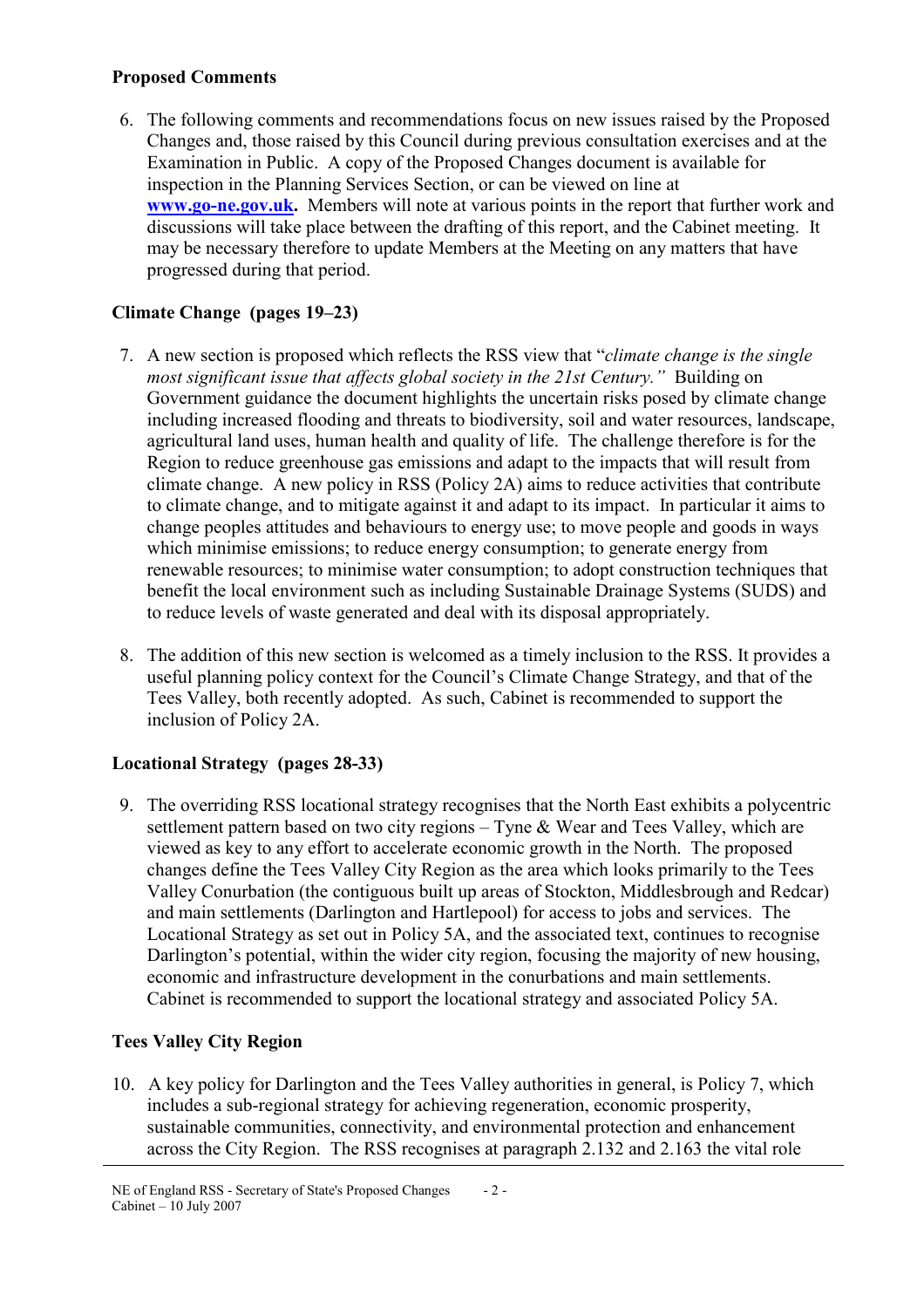Darlington plays as a gateway to the Tees valley and North East. However, wording changes have been made to reflect the proposed deletion of Faverdale Strategic Reserve employment site, and a revised description of improvements around the A66 (see below at paragraphs 17-19 and 11 respectively).

- 11. Changes to Policy 7 include:
	- (a) Addition of reference to 'brownfield opportunities in Darlington' alongside other core regeneration areas of SMI. River Tees, and Hartlepool Quays. (See paragraph 14 below).
	- (b) Supporting 'appropriate' development at Wynyard and NetPark.
	- (c) Additional reference to supporting housing market renewal programmes.
	- (d) Expanded statement of DTV Airport 'encouraging the growth of passenger and freight services from DTVA in linking the region to international markets, and encouraging the development of 80 ha of land for airport related uses (as defined in RSS) to enable DTVA's potential as an economic driver to be realised and cater for its anticipated passenger growth'.
	- (e) 'Appropriate development of' Teesport as above.
	- (f) Reference to 'sustainable transport' infrastructure to support regeneration initiatives.
	- (g) Additional statement 'Improving interchange facilities at the Strategic Public Transport Hubs of Darlington and Middlesbrough'.
	- (h) 'Investigating' rather than 'supporting' improvements to the A66 Darlington bypass, new R Tees Crossing, and reducing congestion on A19.

This proposed change is reflected in paragraph 2.163 which states that "improvements to the  $A66$  (around Darlington) **may** be required  $\ldots$  whereas previous drafts have referred to such works as "essential".

At present, Officers are of the opinion that the A66(T) will require extensive improvement if further employment land is to be released and developed, unless significant mode switch occurs as a result of smarter travel to work choices (although there would still need to be select junction improvements). Consultants are currently carrying out a study of the A19/A66 that will assess the validity of this opinion. It is therefore recommended that Cabinet object to any weakening of the need and support, at this point in time.

- (i) Promoting bus based public transport improvements between the Other Regeneration Areas and the Tees Valley Conurbation and Main Settlements
- (j) Strategic gaps perform a valuable function in preventing urban coalescence and contributing to urban regeneration. Two gaps:
	- (i) Between Darlington and surrounding towns and villages;

NE of England RSS - Secretary of State's Proposed Changes Cabinet – 10 July 2007 - 3 -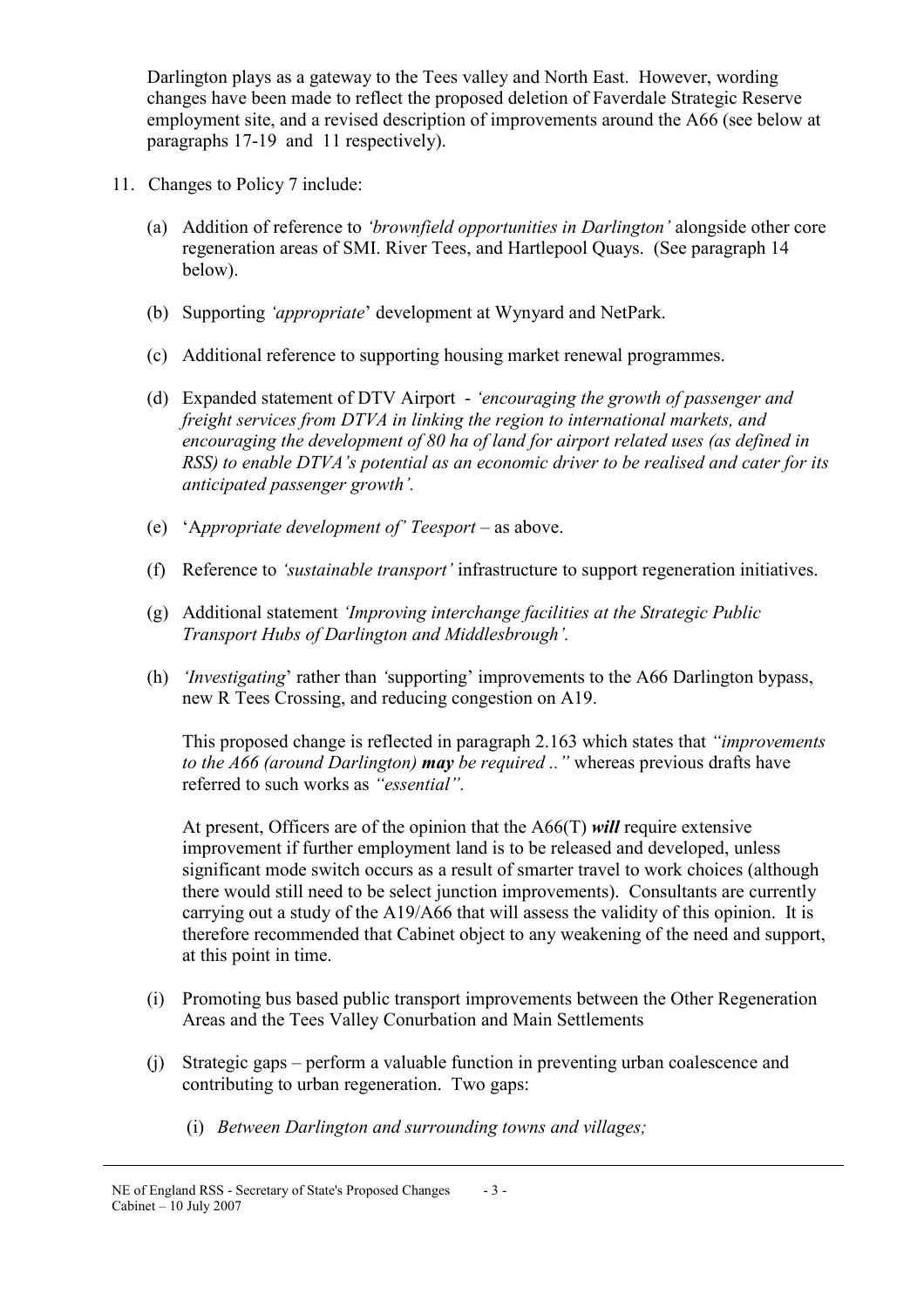(ii) Between Middleton St George and Darlington

are identified for this purpose.

(k) Green infrastructure - RSS identifies the importance of green infrastructure, linking existing and proposed greenspace with green corridors running through urban, suburban and urban fringe areas to the countryside. This is the ethos of Darlington's draft Rights of Way Improvement Plan, which will in part be delivered through the Second Local Transport Plan. This is an important quality of life issue for Darlington. In addition, officers are contributing to the Green Infrastructure Strategy for the Tees Valley.

Except where otherwise indicated above, Cabinet are recommended to support the proposed changes to Policy 7.

## Delivering Economic Prosperity and Growth (pages 82 – 108)

- 12. The RSS highlights the increasing need to focus economic growth in the most sustainable locations, particularly the conurbations and main settlements, where the greatest economic and social benefits can be achieved. Furthermore, it is recognised that local planning authorities should ensure that there is a continuous supply of land to provide a variety of choice of sites in terms of size, quality and location.
- 13. The strategy highlights various major brownfield regeneration schemes progressing in the region, which comprise large mixed-use developments. Central Park is one of these flagship schemes, which aim to deliver sustainable economic activity and provide development and investment opportunities acting as a catalyst for wider regeneration.
- 14. The Panel Report recommended changes to acknowledge the contribution other mixed-use developments could make to the regeneration of the region. Lingfield Point was used as an example. The Proposed Changes suggests the deletion of the word 'Regional' from the relevant policy (Policy 13) title which allows the policy to encompass other major brownfield sites which could come forward in the plan period. An associated change was highlighted in bullet point one of paragraph 11 above, in that the previous reference to Central Park in Policy 7 has been replaced by a more general 'brownfield opportunities in Darlington'. This is in line with the position put forward by the Council at the EIP, and Cabinet is recommended to support the changes to Policy 13.
- 15. The employment land provision figures remain the same as those in the submission draft. An additional statement is included as follows 'a presumption in favour of regenerating and upgrading existing employment land and premises in advance of allocating new sites on greenfield land.'
- 16. A new policy (18A) and supporting text is included on Office Development outside City and Town Centres. It states:

"City and town centres will be the preferred location for major office development  $(B1a)$ not ancillary to other uses.

Proposals for this form of office development, other than those already allocated in existing adopted development plans, will only be approved at Prestige Employment Sites, if it can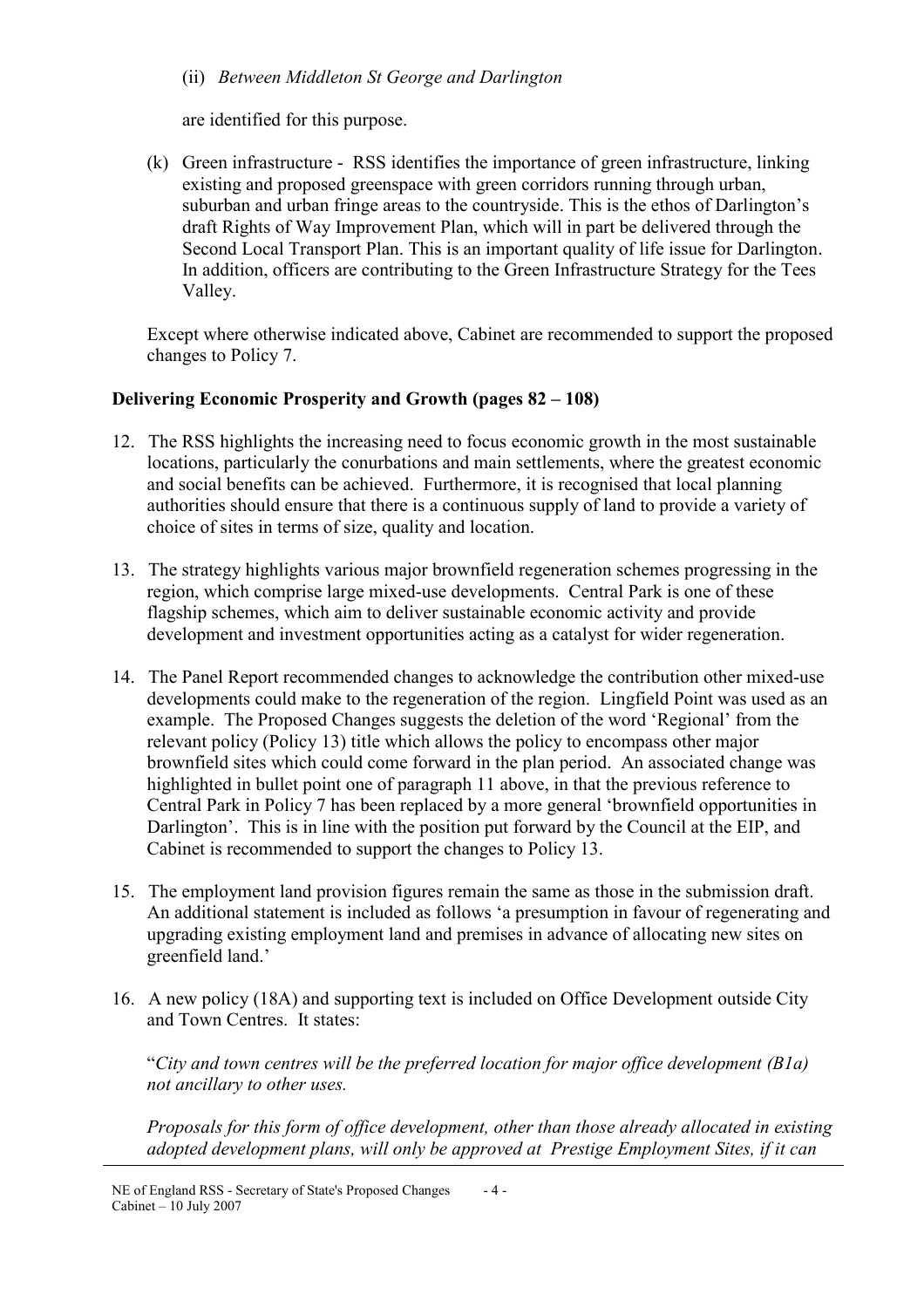- (a) they cannot be accommodated in a city or town centre, in an edge of centre location, or in a regional brownfield mixed-use development;
- (b) And any such proposal will not put at risk the strategy set out in any approved Local Development Document for a city or town centre, or Master Plan for a major brownfield mixed-use development."

This new policy emphasises the importance of maintaining the vitality and viability of town centres and reflects the approach taken in PPS6- town Centre Uses, towards major office development. It is recommended that no objection be made to Policy 18A.

- 17. Cabinet may recall that key strategic sites at Faverdale and Heighington Lane West (Sedgefield/Darlington) were identified as Reserve Employment Sites (Policy 20) in previous drafts of RSS, in order that the region could respond quickly to the potential needs of large scale inward and mobile investors. Prior to the EIP, Cabinet agreed to a revised approach to the Faverdale site which, in light of the Argos development and likely demand for logistics development in this location, recommended that the site be allocated as a regional logistics site.
- 18. The Panel recommended that the Strategic Reserve sites at Faverdale and Heighington Lane West (and at Seaham) be deleted altogether. The Proposed Changes document provisionally deletes Policy 20 and supporting text, as recommended by the Panel. However, before making a final decision on this matter, the Secretary of State has asked the NEA to provide further information on the local circumstances for each site affected.
- 19. As part of this exercise, officers have provided further information supporting the need for a regional logistics site at Faverdale. The Secretary of State's decision will be the subject of the second stage of consultation mentioned above (paragraph 5) and Cabinet will have the opportunity to respond to that consultation in the usual way later in the year. At this stage therefore, it is recommended that Cabinet agree to a holding objection to the deletion of Policy 20, subject to the further consideration by the Secretary of State of this policy. In addition, it is recommended that Cabinet agree to the submission of a new policy for a strategic logistics site at Faverdale.
- 20. The sustainable growth and expansion of Durham-Tees Valley Airport, for airport-related development should continue to be supported. Previously, the Council objected to the inclusion of a list of airport-related development, as inappropriate for a regional policy document. The Secretary of State has rejected this argument, and accepted the Panel's view that a list should be incorporated in the RSS. Officers have considered the list and do not feel further objection to this point would be worthwhile. In general therefore, the airport policy (Policy 21) should be supported. It is interesting to note that statements suggested by the Panel about uncertainty over the future role of aviation and growth forecasts have not been accepted by the Secretary of State.

### Delivering Sustainable Communities (pages 109 –130)

21. Sustainable communities should be socially inclusive with access to the necessary jobs, facilities, good quality housing and living environments, and opportunities to maximise people's health and quality of life. A key policy recommendation of RSS directs new development including retail, entertainment, leisure, culture, recreation, education, health,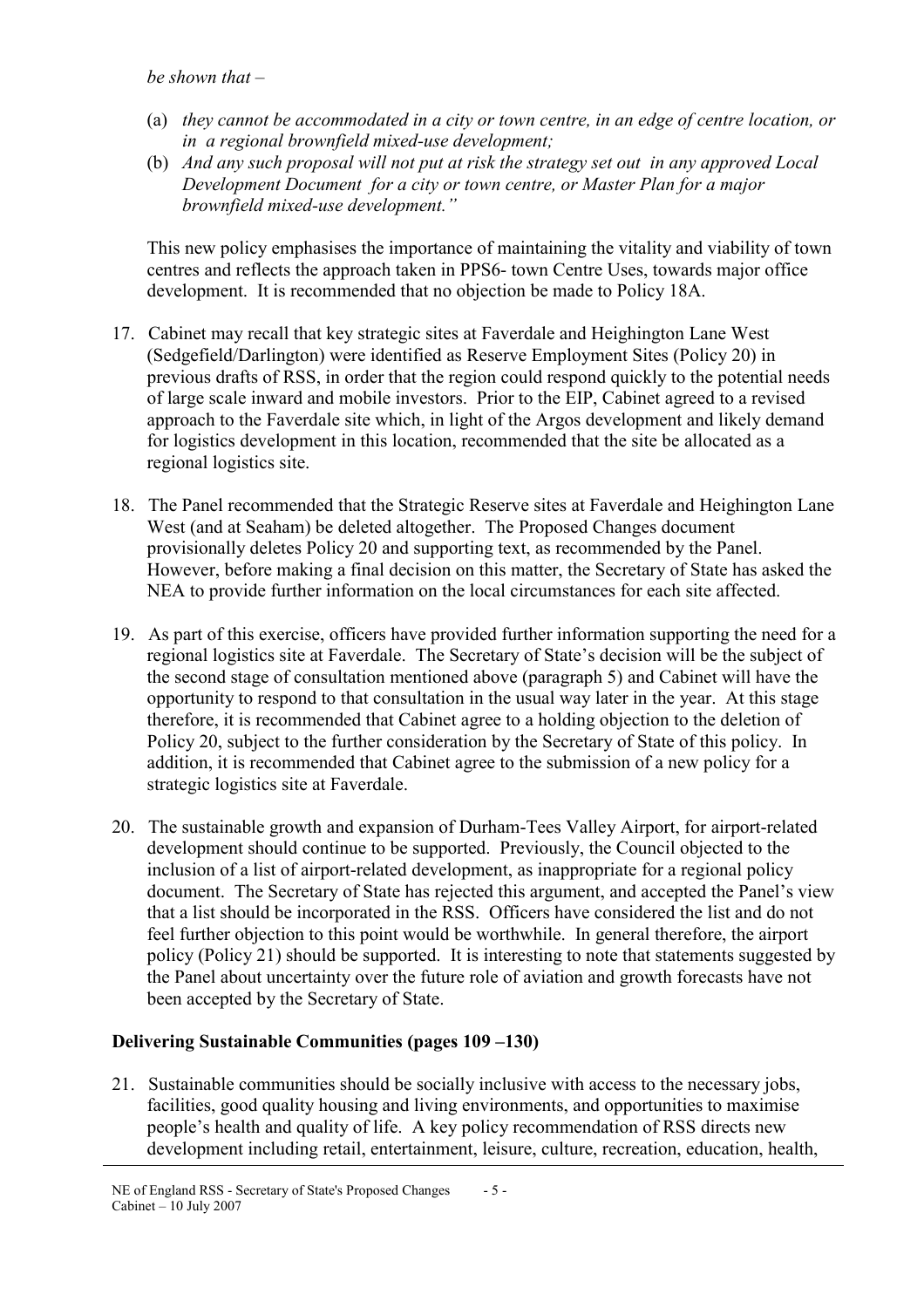business, public services and other high trip generating uses, where possible, in centres within defined urban areas. More specifically, it states that new retail and leisure facilities should be located in regional and sub-regional centres including Darlington. This acknowledges the wide range of services Darlington provides, to a large hinterland that crosses the boundaries with Yorkshire and Durham. Policy 25 should therefore be supported.

- 22. Throughout the preparation of RSS, there has been debate across the region about the appropriate regional and sub-regional housing requirement figures. District level figures are included in RSS and will set the framework for this Council's Local Development Framework.
- 23. While there is a broad level of agreement about the appropriate housing strategy for the Region – focussing the majority of new house building in the conurbations and main settlements – there remains a range of views about the precise scale and location of development. Given the level of disagreement and uncertainty, it is likely that the dwelling provision figures for the period 2004 – 2021, set out in Policy 30, will be revised, prior to the adoption of the RSS. Further work/information has been requested by the Secretary of State, and the NEA are currently liaising with local authorities prior to submitting their response. Officers from the 5 Tees valley authorities are working with the JSU to identify a proposed district allocation to submit to the NEA.
- 24. On this basis, it is considered inappropriate to accept the Proposed Changes dwelling provision figure for Darlington (see below) and therefore it is recommended that Cabinet object to Policy 30 as it stands.

|                    | 2004-11 | 2011-16 | 2016-21 | 2004-21 |
|--------------------|---------|---------|---------|---------|
| Dwellings per year | 480     | 315     | 75      | 310     |
| Dwellings total    | 3,360   | 1,575   | 375     | 5,270   |

25. The Secretary of State's request to the NEA for additional information provides the opportunity to put forward the case for increased regional and sub-regional housing allocations. The JSU is proposing a sub-regional requirement of 35,700 net dwellings. The distribution for Darlington would be as follows:

|                    | 2004-11 | 2011-16 | 2016-21 | 2004-21 |
|--------------------|---------|---------|---------|---------|
| Dwellings per year | 525     | 345     | 260     | 395     |
| Dwellings total    | 3,675   | 1,720   | 1,300   | 6,695   |

26. It is recommended that the above figures be accepted and agreed with the JSU for submission to the NEA. As with the employment land issues, Cabinet will get the opportunity to make representations on the housing allocations as part of the second stage of

NE of England RSS - Secretary of State's Proposed Changes Cabinet – 10 July 2007 - 6 -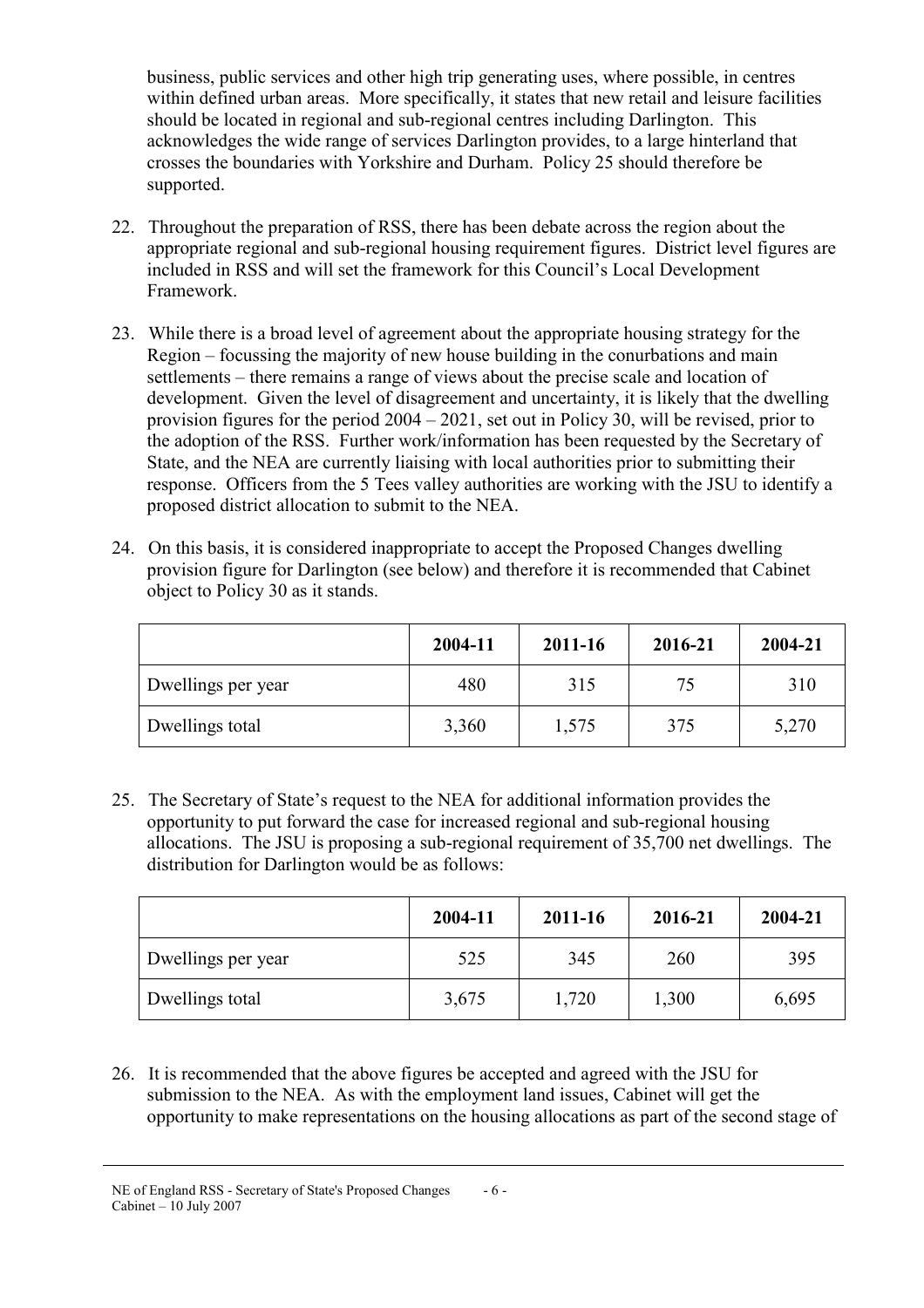consultation.

27. An important addition to this Policy is proposed which states:

'The District Allocations should not provide the justification for the refusal of windfall housing proposals that fall within the guidance set out for Strategic Housing Land Availability Assessments.'

This is significant as it could provide some flexibility around the allocation numbers, which means where sites meet certain criteria, the overall allocation would not necessarily act as a restraint on further planning permissions in sustainable locations.

28. Importantly, the RSS Changes reflect latest Government policy as set out in PPS3 – Housing, directing local authorities to plan for a 15 year supply of housing from adoption of the relevant LDF policies. Policy 30 also sets a target for housing on previously developed land of 70% in the Tees Valley by 2008.

## Natural and Built Environment (pages 131 –173)

- 29. RSS recognises that the Region's built and natural environments are important resources and major assets, both in there own right and as a necessary component in contributing to economic growth, regeneration, health and quality of life. Protection and enhancement of the diverse landscape character of the Region; maintaining, improving and managing biodiversity; and maximising the social, economic and environmental opportunities trees, woodlands and forests provide, are all key objectives of RSS. In addition, planning for renewable energy generation, and sustainable waste management will contribute to the quality of the environment and the climate change agenda highlighted earlier in this report.
- 30. An important proposed policy change involves Policy 30 on flood risk. Emphasis is given to PPS 25 – and local authorities are required to prepare Strategic Flood Risk Assessments to inform LDF preparation and planning application decisions. The Tees Valley authorities have completed the production of such an assessment.

# Improving Connectivity and Accessibility (pages 174 – 208)

- 31. The RSS clearly identifies that Local Transport Plans and other strategies, plans and programmes should provide the focus for delivery on the transport related policies in the RSS. This establishes the strategic link not only between the RSS and LTP, which is already established, but also with related plans, programmes and policies that may be developed outside the LTP.
- 32. The proposed changes to the RSS provide a new emphasis on sustainable transport, both in the transport and non-transport policies. This change in emphasis supports Darlington's leading edge transport strategy and the initiatives already being delivered in the Borough through Darlington's status as both a Sustainable Travel and Cycling Demonstration Town. In the Tees Valley City Region the policy aims to explore the need for sustainable transport infrastructure improvements to support regeneration initiatives. Policy 51 Regional Public Transport Provision has also prioritized, for further investigation, the development of a rail based Metro system for the Tees Valley City Region. This work is now underway.

NE of England RSS - Secretary of State's Proposed Changes Cabinet – 10 July 2007 - 7 -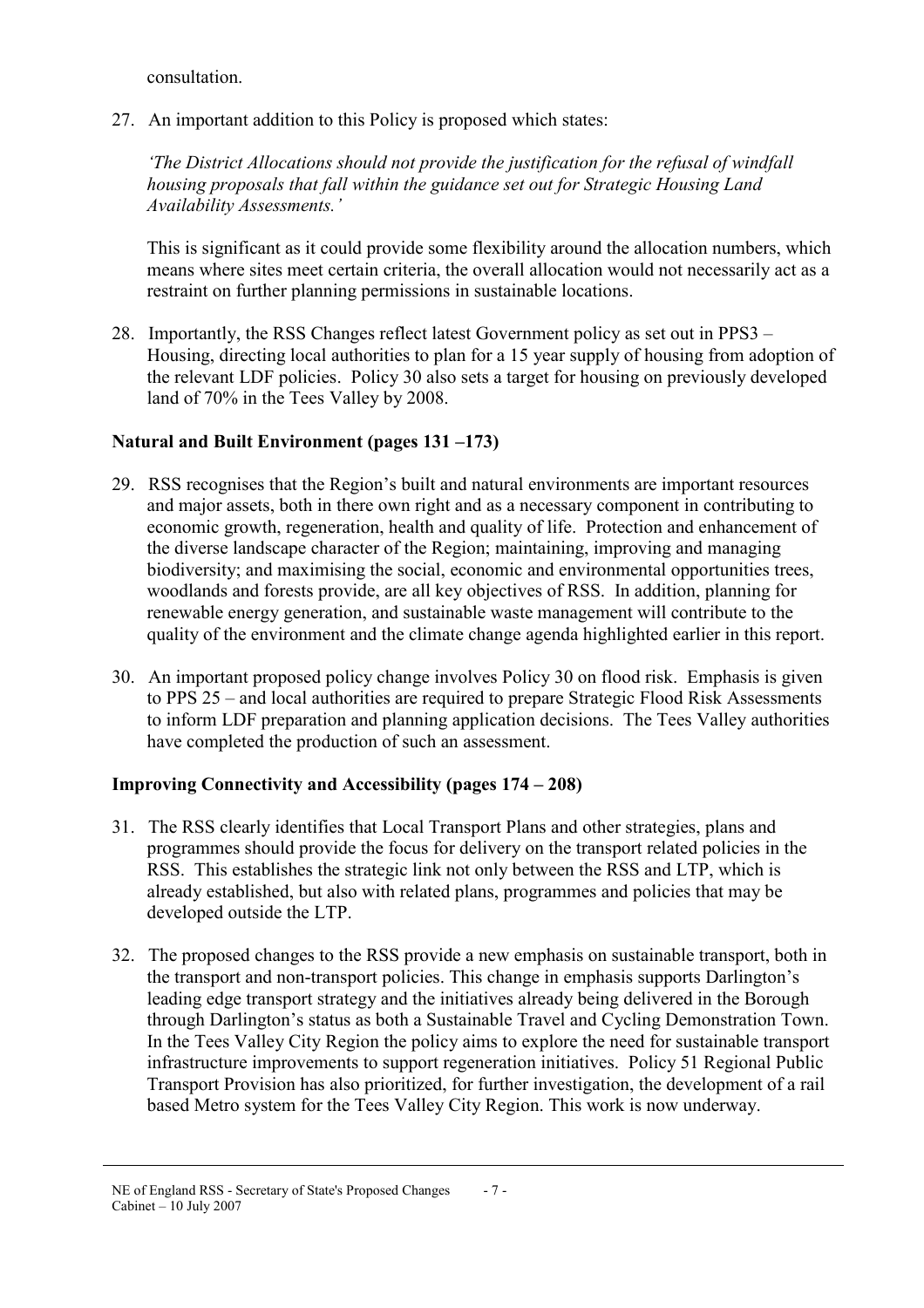- 33. The new climate change policy has direct implications for transport planning. It proposes to focus substantial new development on locations with good accessibility by sustainable transport modes, particularly public transport, walking and cycling; reduce road traffic growth and promote sustainable alternatives to the private car; and integrate climate change considerations into all spatial planning concerns, including transport. This again supports Darlington's Second Local Transport Plan objectives.
- 34. There is an increased recognition in the RSS document that accessibility is key to delivering the wider economic and social agendas. For regional transport corridors the focus is on improving the efficiency of movement along key roads (A66 and A1) and key rail links (East Coast Main Line and Tees Valley rail line). Darlington Eastern Transport Corridor is part of this improvement and work, led by the JSU with the Highways Agency and Tees Valley local authorities, is ongoing to study the potential congestion on the A19/A66/A174 over the next 20 years. Schemes required to address increasing congestion will be implemented as part of the Local Transport Plan or as a major scheme bid or as part of the Highways Agency Investment Plan. At a more local level the emphasis is on improving public transport, walking and cycling.
- 35. The RSS proposes a more strategic approach to demand management across the region, with the Regional Assembly, Highways Agency and other authorities working together to develop a strategic framework for demand management. This is detailed in a new policy 53A Strategic Framework for Demand Management and includes a provision for potential contributions from business and other sectors to the implementation of demand management measures. Officers consider that RSS should set the agenda for relative demand management, so that lower order destinations can compete fairly with regional centres such as the Metro Centre and other major out of town centres which are not mentioned explicitly. New Policy 53A should strengthen criterion e) to reflect this.
- 36. In the Second Local Transport Plan Darlington Council supports the ethos of the Tees Valley Demand Management Strategy and that the Council already has strong and appropriate demand management measures in place that manage the use of the private car, whilst protecting local quality of life. On a detailed point, it is recommended that additional text is inserted at Policy 53A h) as follows:

 $(h)$  identify the full range of demand management measures, including parking policies **and** smarter travel choices, that should be considered for implementation through programmes, LTPs and LDFs;"

37. Policy 54 Parking and Travel Plans - The North East Assembly will prepare statements on parking standards for each City Region and for the rural areas. The Local Transport Plan and other strategies, plans and programmes should also ensure that the pricing of new parking provision does not undermine local parking regimes. This is an issue that will need to be addressed through the car parking strategy and Local Development Framework.

# Outcome of Consultation

38. No formal consultation was undertaken in the preparation of this report.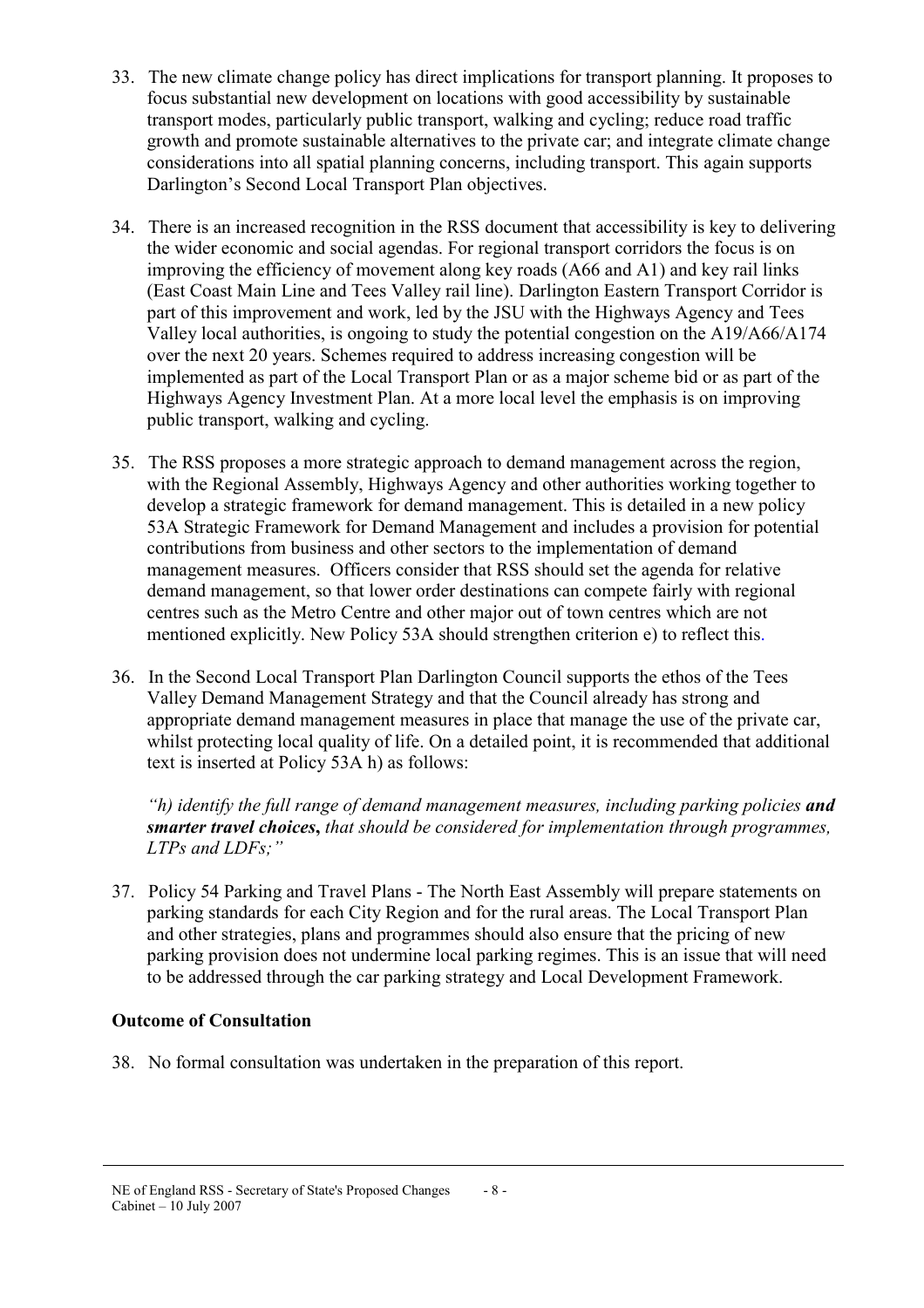## Legal Implications

39. This report has been considered by the Borough Solicitor for legal implications in accordance with the Council's approved procedures. There are no issues which the Borough Solicitor considers need to be brought to the specific attention of Members, other than those highlighted in the report.

# Section 17 of the Crime and Disorder Act 1998

40. The contents of this report have been considered in the context of the requirements placed on the Council by Section 17 of the Crime and Disorder Act 1998, namely, the duty on the Council to exercise its functions with due regard to the likely effect of the exercise of those functions on, and the need to do all that it reasonably can to prevent, crime and disorder in its area. It is not considered that the contents of this report have any such effect.

### Council Policy Framework

41. The RSS is part of the statutory Development Plan system. Local Planning Authorities prepare the other component of the Development Plan, the Local Development Framework, which should be in general conformity with the RSS.

## Decision Deadline

42. A decision is required by 6 August 2007 in order to meet the consultation deadline set by the Secretary of State.

## Key Decisions

43. This is a key decision as it affects the whole Borough.

### Recommendation

44. It is recommended that the comments and objections set out in this report, and any subsequent responses discussed and agreed by Cabinet, be forwarded to the Secretary of State (via the Government Office for the North East), as the Council's formal response to the Secretary of State's Proposed Changes to the Draft Regional Spatial Strategy for the North East.

### Reasons

- 45. The recommendations are supported by the following reasons :-
	- (a) Consideration of, and decisions on, the matters covered is necessary at this stage to meet the consultation deadline of 6 August 2007;
	- (b) To enable the Council to influence emerging regional and sub-regional spatial development policy.